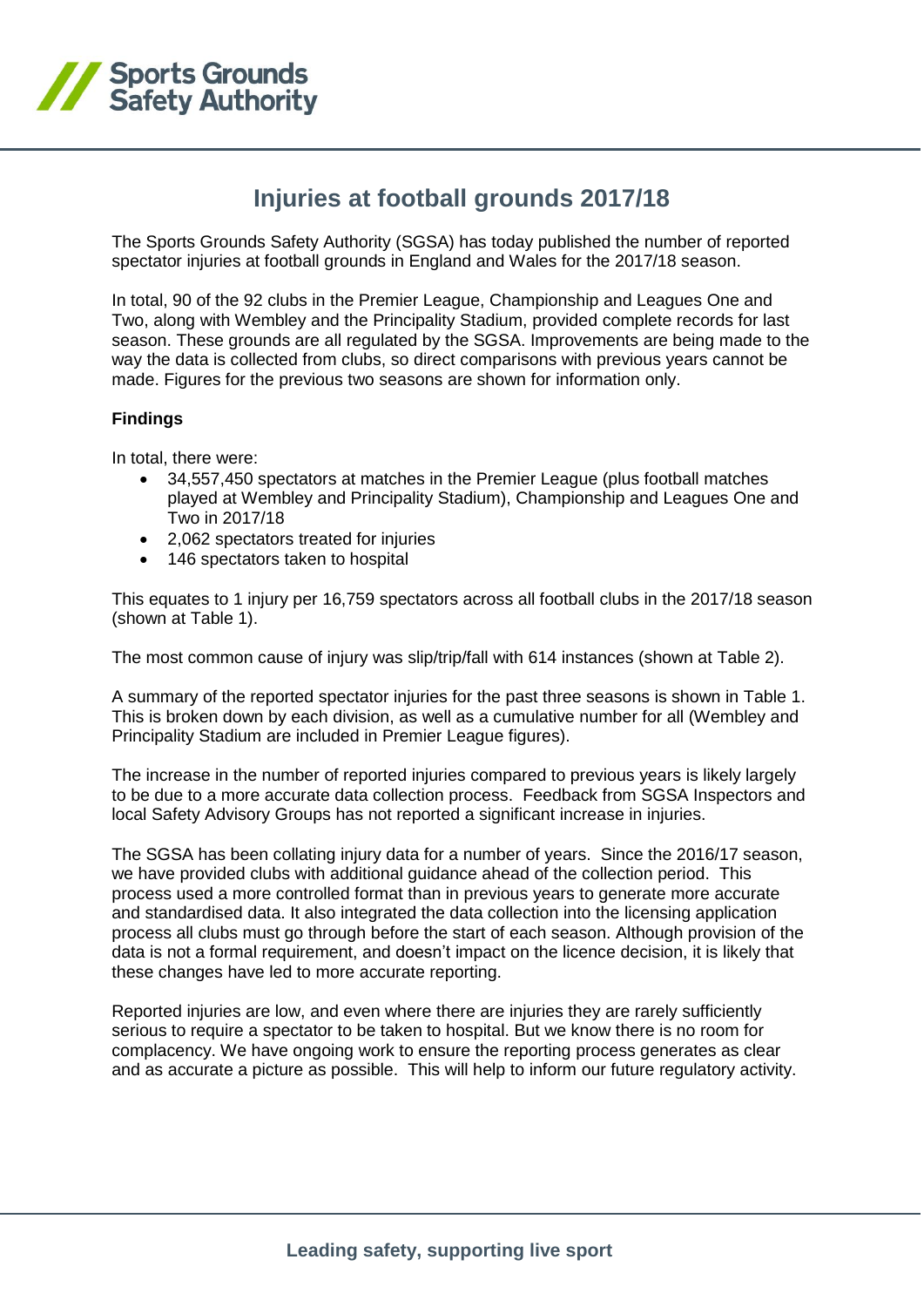

## **Table 1: Summary of reported injuries for 2017/18 football season by league (plus historic data for 2015/16 and 2016/17 football seasons)**

| <b>Football season</b>                     | <b>Total spectators</b><br>treated for injuries | <b>Total spectators</b><br>taken to hospital | <b>Total</b><br>attendance | <b>Injury ratio per</b><br>spectator |  |  |
|--------------------------------------------|-------------------------------------------------|----------------------------------------------|----------------------------|--------------------------------------|--|--|
| Premier League (plus International stadia) |                                                 |                                              |                            |                                      |  |  |
| 2017/18                                    | 900                                             | 67                                           | 17,327,023                 | 1 injury per 19,252<br>spectators    |  |  |
| 2016/17                                    | 854                                             | 30                                           | 16,314,381                 | 1 injury per 19,103<br>spectators    |  |  |
| 2015/16                                    | 347                                             | 16                                           | 17,859,582                 | 1 injury per 51,468<br>spectators    |  |  |
| Championship                               |                                                 |                                              |                            |                                      |  |  |
| 2017/18                                    | 635                                             | 48                                           | 10,670,158                 | 1 injury per 16,803<br>spectators    |  |  |
| 2016/17                                    | 502                                             | 25                                           | 11,015,908                 | 1 injury per 21,944<br>spectators    |  |  |
| 2015/16                                    | 319                                             | 17                                           | 9,516,708                  | 1 injury per 29,832<br>spectators    |  |  |
| <b>League One</b>                          |                                                 |                                              |                            |                                      |  |  |
| 2017/18                                    | 319                                             | 22                                           | 4,006,622                  | 1 injury per 12,560<br>spectators    |  |  |
| 2016/17                                    | 222                                             | 17                                           | 4,633,424                  | 1 injury per 20,871<br>spectators    |  |  |
| 2015/16                                    | 151                                             | 11                                           | 4,426,444                  | 1 injury per 29,314<br>spectators    |  |  |
| <b>League Two</b>                          |                                                 |                                              |                            |                                      |  |  |
| 2017/18                                    | 208                                             | 9                                            | 2,553,647                  | 1 injury per 12,277<br>spectators    |  |  |
| 2016/17                                    | 182                                             | 14                                           | 2,761,318                  | 1 injury per 15,172<br>spectators    |  |  |
| 2015/16                                    | 146                                             | 11                                           | 3,015,371                  | 1 injury per 20,653<br>spectators    |  |  |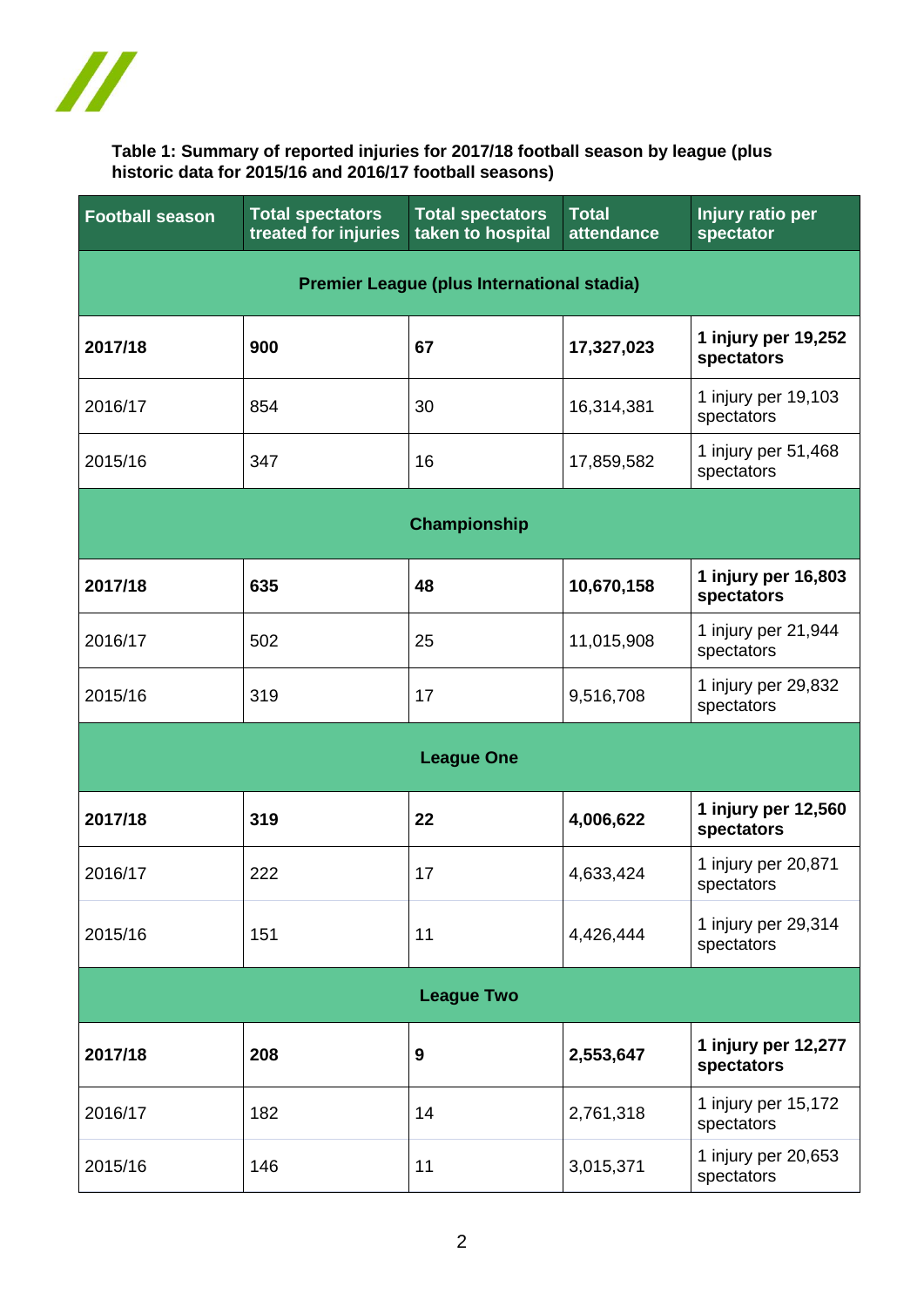

| <b>Total (including international stadia)</b> |       |     |            |                                   |  |  |
|-----------------------------------------------|-------|-----|------------|-----------------------------------|--|--|
| 2017/18                                       | 2,062 | 146 | 34,557,450 | 1 injury per 16,759<br>spectators |  |  |
| 2016/17                                       | 1,865 | 92  | 35,816,919 | 1 injury per 19,205<br>spectators |  |  |
| 2015/16                                       | 963   | 55  | 34,818,105 | 1 injury per 36,155<br>spectators |  |  |

## **Table 2: Detailed breakdown of cause of football spectator injuries during the 2017/18 season**

| <b>Cause of Injury (descending order)</b> | <b>Number</b>  | % of total |
|-------------------------------------------|----------------|------------|
| Slip / trip / fall                        | 614            | 30%        |
| Hot drink / liquid spillage               | 163            | 8%         |
| Hit by football                           | 100            | 5%         |
| Celebration                               | 92             | 4.5%       |
| Seat injury                               | 79             | 4%         |
| Assault                                   | 60             | 3%         |
| Hit by another object                     | 51             | 2.5%       |
| Insect bite / sting                       | 36             | 1.5%       |
| Pushed (accidental)                       | 28             | 1%         |
| <b>Turnstile</b>                          | 27             | 1%         |
| Crowd surge / crushing                    | 21             | 1%         |
| Other public order                        | 18             | $>1\%$     |
| Equipment malfunction                     | 14             | $>1\%$     |
| Smoke inhalation from flare               | 11             | $>1\%$     |
| Faint resulting in injury                 | $\overline{7}$ | $>1\%$     |
| Hit by flare                              | 3              | $>1\%$     |
| Kitchen equipment                         | 3              | $>1\%$     |
| Burnt by flare                            | $\overline{2}$ | $>1\%$     |
| Fire                                      | $\mathbf 0$    | 0%         |
| Structural collapse / failure             | $\mathbf 0$    | 0%         |
| Other (but not stated)                    | 245            | 12%        |